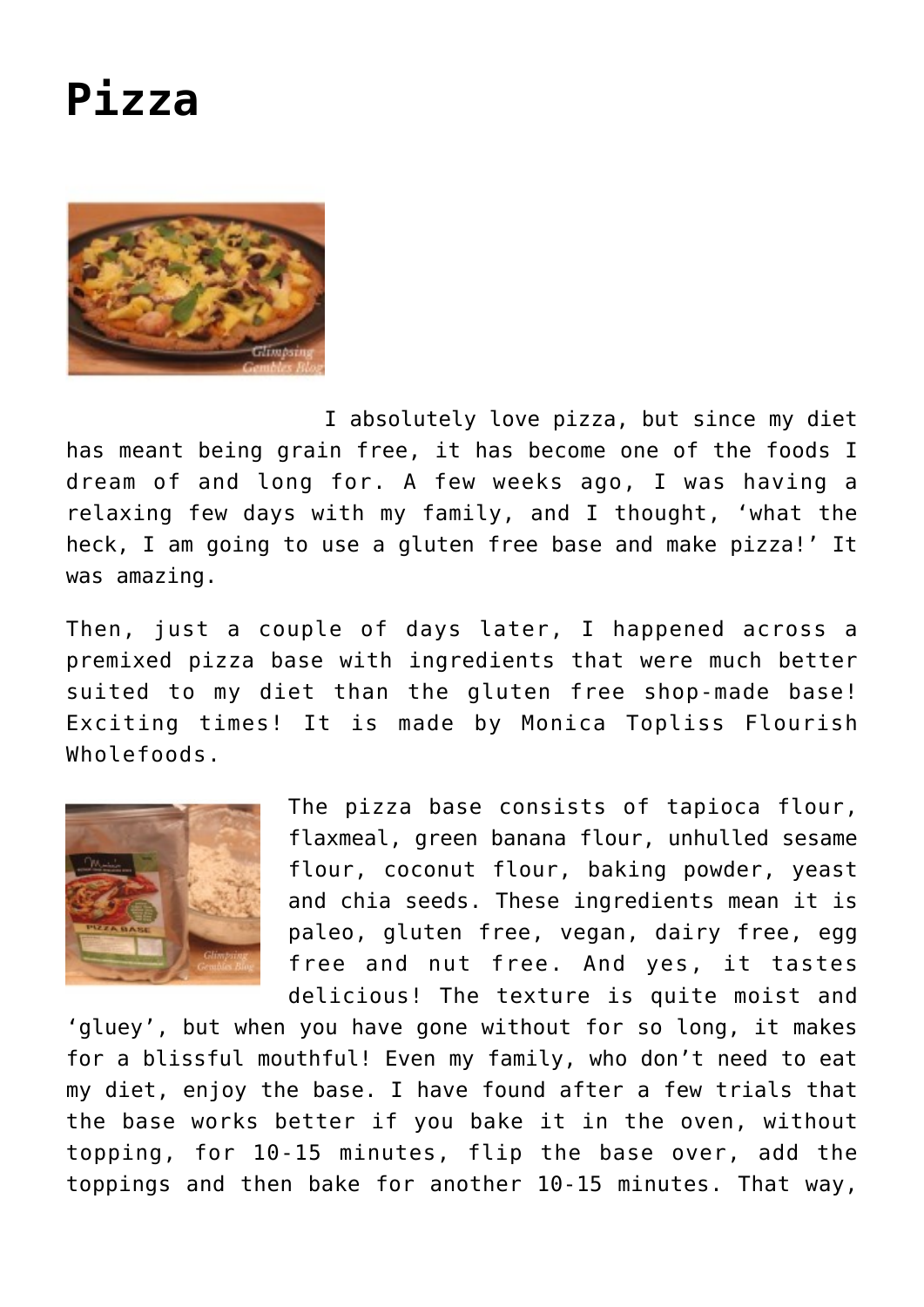the base is more evenly cooked through.

To combat the nightshade free part of my diet (what is a pizza without a tomato sauce?!), I have been slow roasting a pumpkin until it is so soft that it mashes easily. Then I have added salt, pepper and mixed herbs, and spread over the base. I can honestly say that I have not missed the tomato sauce – the pumpkin sauce is so tasty.

For my toppings, I have used cooked chicken with herbs, cooked bacon, chopped fresh pineapple, sliced black olives, tinned anchovies, cooked/uncooked mushrooms, and fried leeks. When the pizza is cooked, I have added torn, fresh basil leaves. You can obviously add whatever ingredients that you can tolerate and love. That is the fun of pizza!







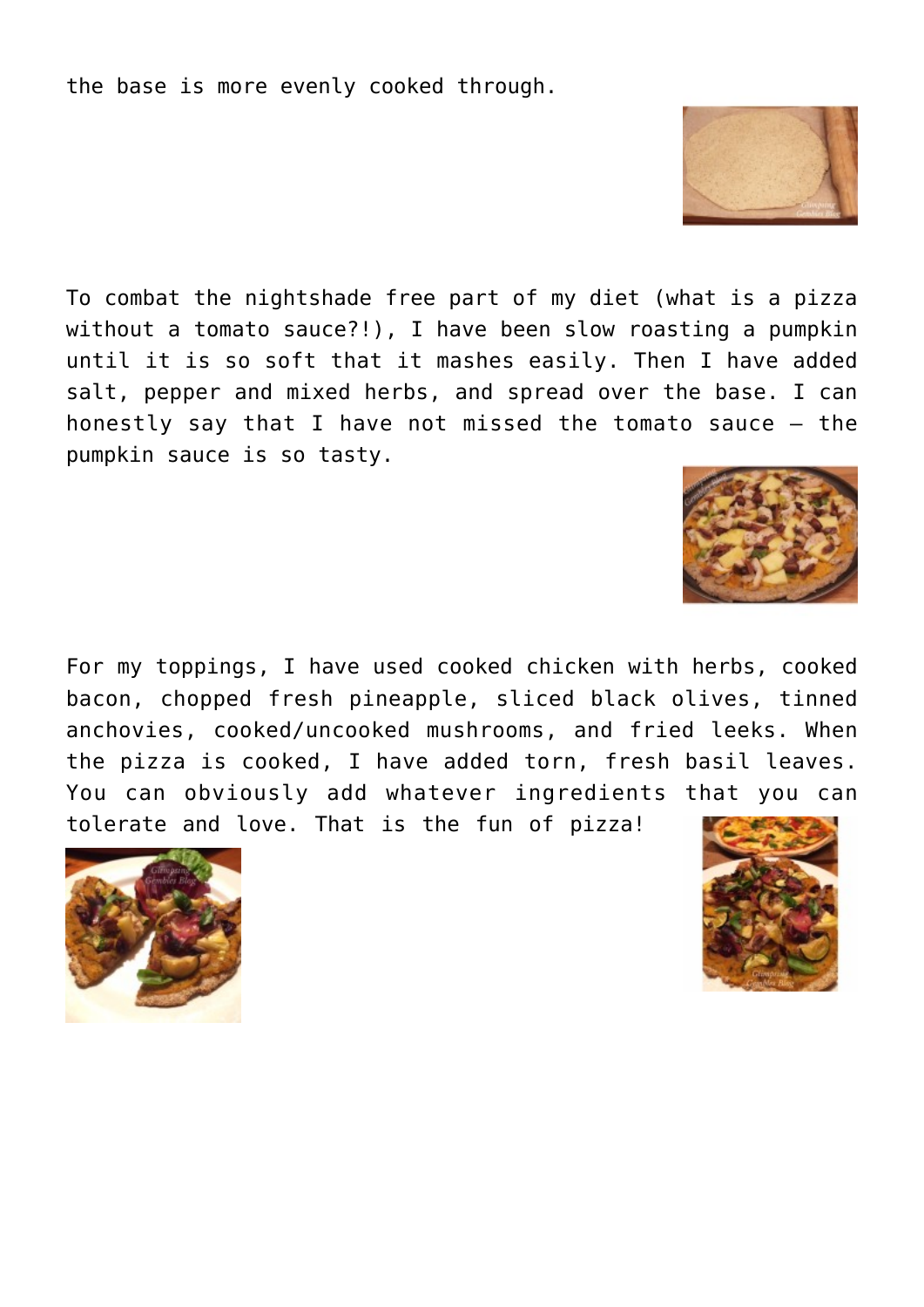This week, I made the exciting discovery of a dairy free cheese that almost completely fits into my diet (there is a little sneaky potato and corn starch, but for the odd treat, I will let that pass!). It is called Bio cheese by My Life, and

is sold in Coles. Its main ingredient is coconut oil, and it is delicious and tastes like mozzarella (actually, I think it tastes better!). I put it on my pizza this week, but I have to say, I did not really enjoy it cooked, unfortunately. Melted cheese is probably my most missed item of food (oh give



me a lasagne and a toasted cheese sandwich, please!), but this 'cheese' did not quite agree with my taste buds, though uncooked, it is delicious!



Every time I think that I have found all the foods that I can eat, someone comes up with another product that fits my restrictions. Some are disappointing, and some are highly exciting! In this era of food experimentation with the emphasis on healthy foods, I am sure more and more products will keep popping up.



I hope this pizza 'recipe' gives you some ideas if you are similarly limited with your diet, or are looking for healthy